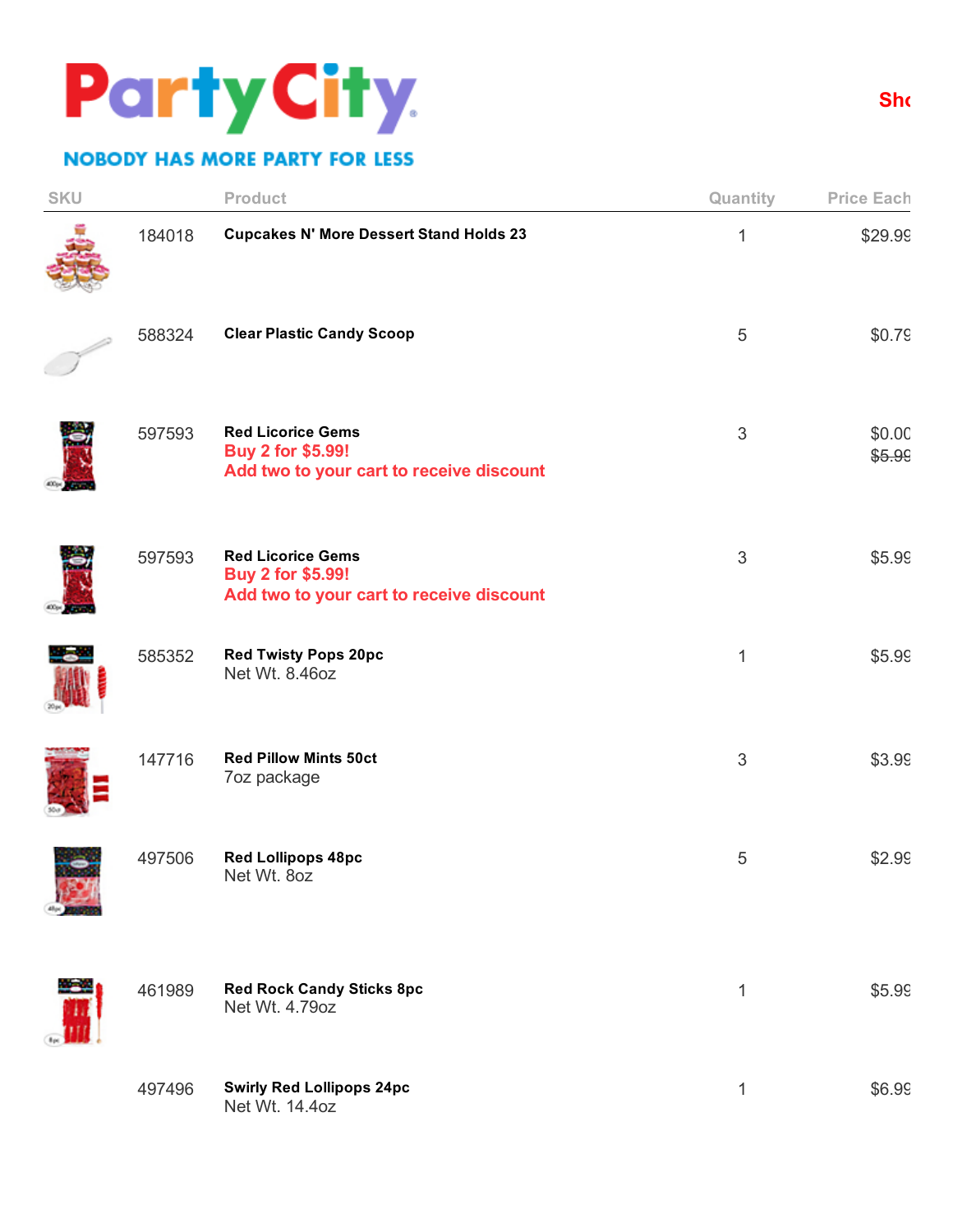

| 52p    | 497561 | <b>Red Mini Gumballs 52pc</b><br>Net Wt. 3oz                 | 10             | \$2.99 |
|--------|--------|--------------------------------------------------------------|----------------|--------|
|        | 496902 | Ladybug Cupcake Combo Pack                                   | $\overline{2}$ | \$4.99 |
|        | 554025 | <b>Fancy Ladybug Treat Bags 12ct</b><br><b>ONLINE ONLY</b>   | $\overline{2}$ | \$3.99 |
|        | 554036 | Fancy Ladybug Confetti 0.5oz<br><b>ONLINE ONLY</b>           | 3              | \$1.99 |
|        | 554035 | Fancy Ladybug 1st Birthday Candle<br><b>ONLINE ONLY</b>      | 1              | \$3.99 |
|        | 554031 | <b>Fancy Ladybug Party Hats 8ct</b><br><b>ONLINE ONLY</b>    | $\overline{2}$ | \$3.99 |
| ------ | 554037 | <b>Fancy Ladybug Stickers 4 Sheets</b><br><b>ONLINE ONLY</b> | $\overline{4}$ | \$1.49 |
|        | 554033 | Fancy Ladybug Balloons 12in 6ct<br><b>ONLINE ONLY</b>        | 6              | \$4.99 |
|        | 554034 | Foil Fancy Ladybug Balloon 18in<br><b>ONLINE ONLY</b>        | $\mathfrak{S}$ | \$2.99 |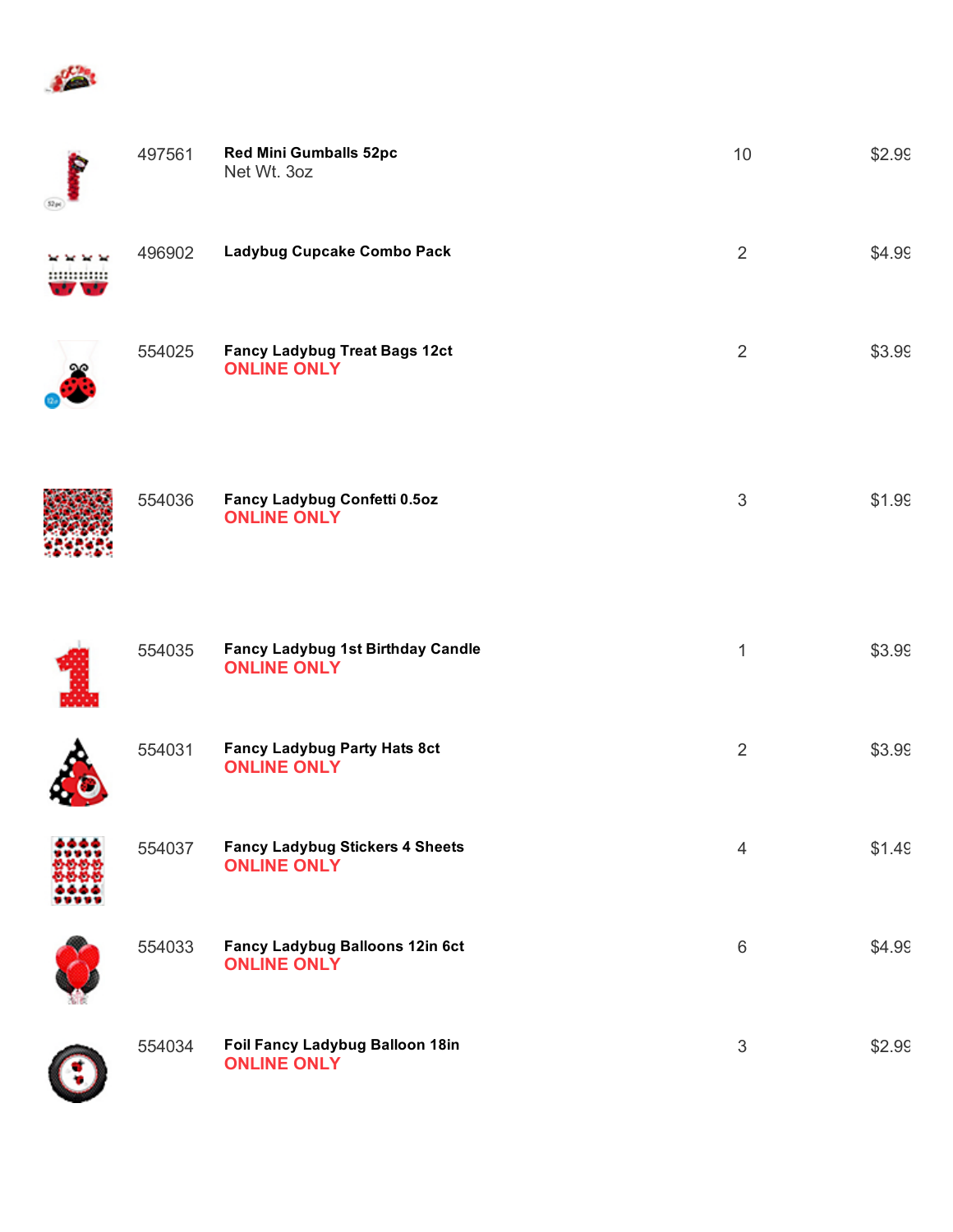| 554026 | Fancy Ladybug Honeycomb Centerpiece 12in<br><b>ONLINE ONLY</b>                                     | 3              | \$5.99 |
|--------|----------------------------------------------------------------------------------------------------|----------------|--------|
| 554017 | Fancy Ladybug 1st Birthday Lunch Napkins 16ct<br>6 1/2in x 6 1/2in Napkins<br><b>ONLINE ONLY</b>   | 5              | \$2.30 |
| 554030 | <b>Fancy Ladybug String Decorations 36in 3ct</b><br><b>ONLINE ONLY</b>                             | $\overline{2}$ | \$5.99 |
| 554027 | Fancy Ladybug Paper Banner 5ft<br><b>ONLINE ONLY</b>                                               | 2              | \$4.99 |
| 554021 | <b>Fancy Ladybug Plastic Table Cover</b><br>54in x 108in Plastic Table Cover<br><b>ONLINE ONLY</b> | $\mathbf{1}$   | \$3.57 |
| 554018 | <b>Fancy Ladybug Dessert Plates 8ct</b><br><b>7in Paper Plates</b><br><b>ONLINE ONLY</b>           | 5              | \$1.85 |

**Merchandise Subtotal \$272.72**